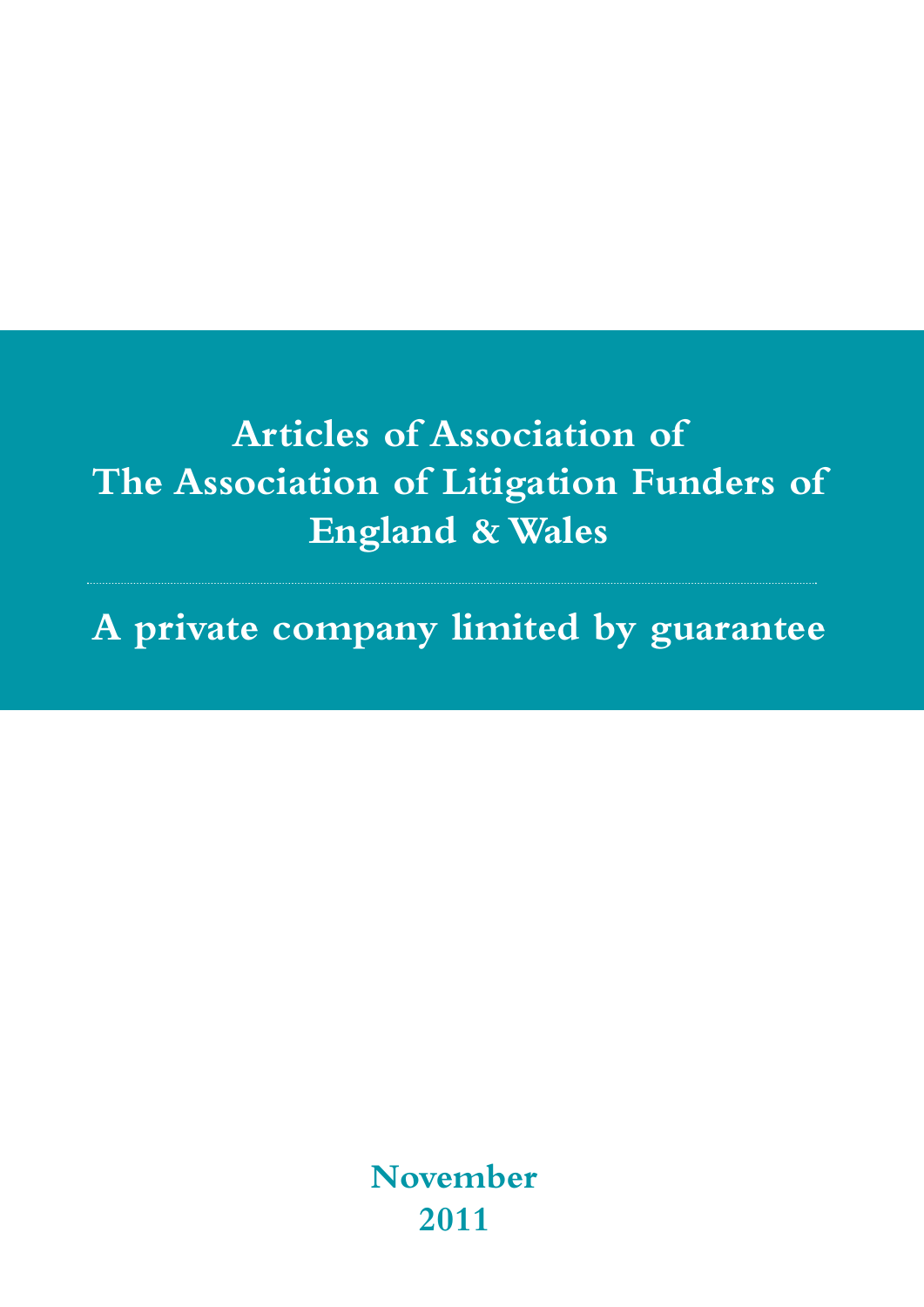## Index

## Part 1: Interpretation, objects, powers, application of income and limitation of liability

- 1. Defined terms
- 2. Objects
- 3. Powers
- 4.Application of income
- 5. Liability of members

#### Part 2: Directors

#### **Directors' powers and responsibilities**

- 6. Directors' general authority
- 7. Directors may delegate
- 8. Committees

## **Decision-making by directors**

- 9. Directors to take decisions collectively
- 10. Unanimous decisions
- 11. Frequency of directors' meetings
- 12. Calling a directors' meeting
- 13. Participation in directors' meetings
- 14. Quorum for directors' meetings
- 15. Chairing of directors' meetings
- 16. Casting vote
- 17. Conflicts of interest
- 18. Records of decisions to be kept
- 19. Directors' discretion to make further rules

#### **Appointment of directors**

- 20. Methods of appointing directors
- 21. Officers of the company
- 22. Composition of the board of directors
- 23.Termination of directors'appointment
- 24. Directors' remuneration
- 25. Directors' expenses

## Part 3: Members

#### **Becoming and ceasing to be a member**

- 26. Eligibility for membership
- 27.Applications for membership and annual subscription
- 28. Register of members
- 29. Representatives
- 30.Termination of membership

#### **Organisation of general meetings**

- 31.Annual general meetings
- 32. Extraordinary general meetings

3

6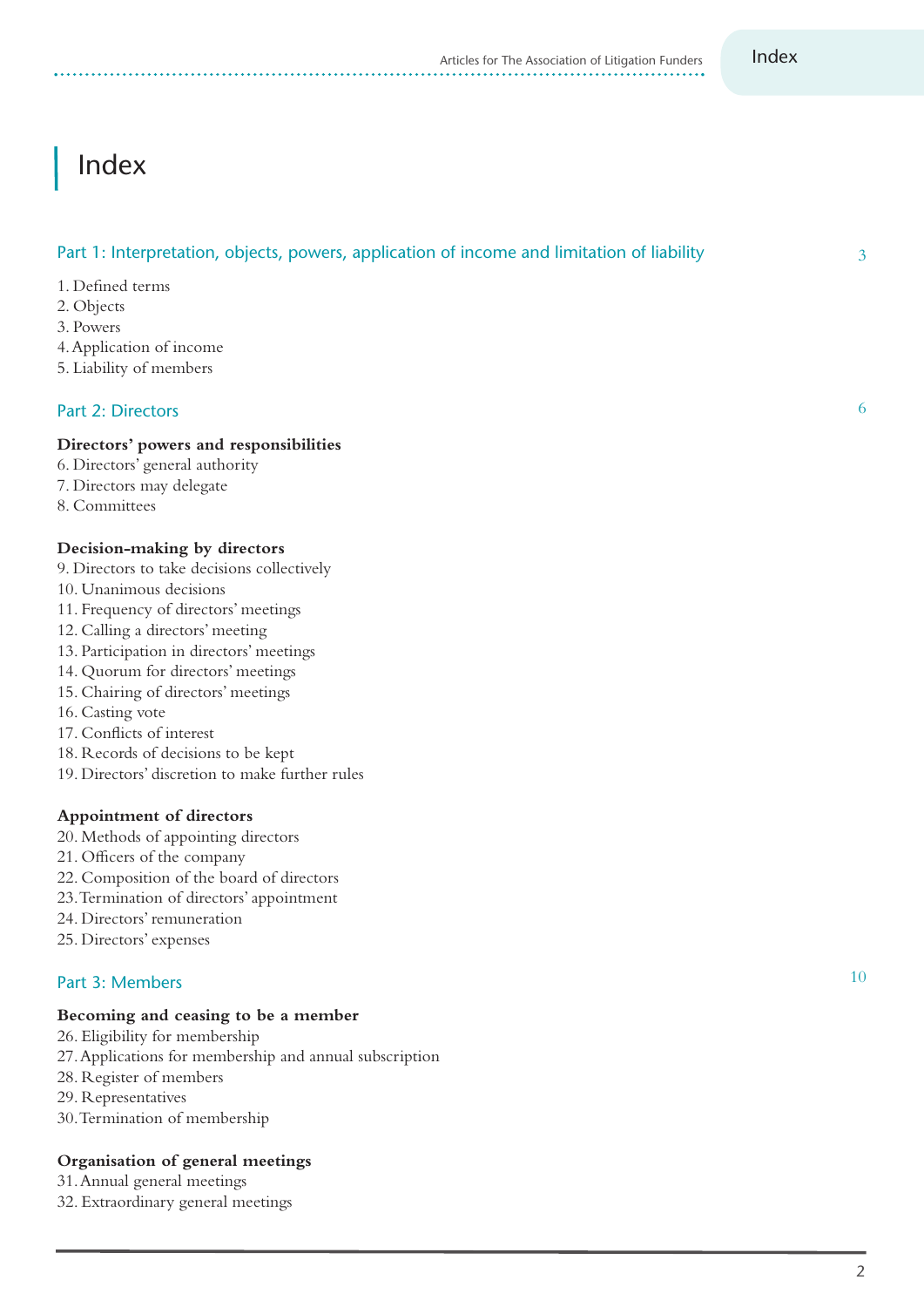12

#### 33. Quorum for general meetings

34. Chairing general meetings

#### Part 4: Administrative arrangements

35. Minutes 36. Dissolution

. . . . . . . . . . . . . . . . . . . .

#### **Directors' indemnity and insurance**

37. Indemnity 38. Insurance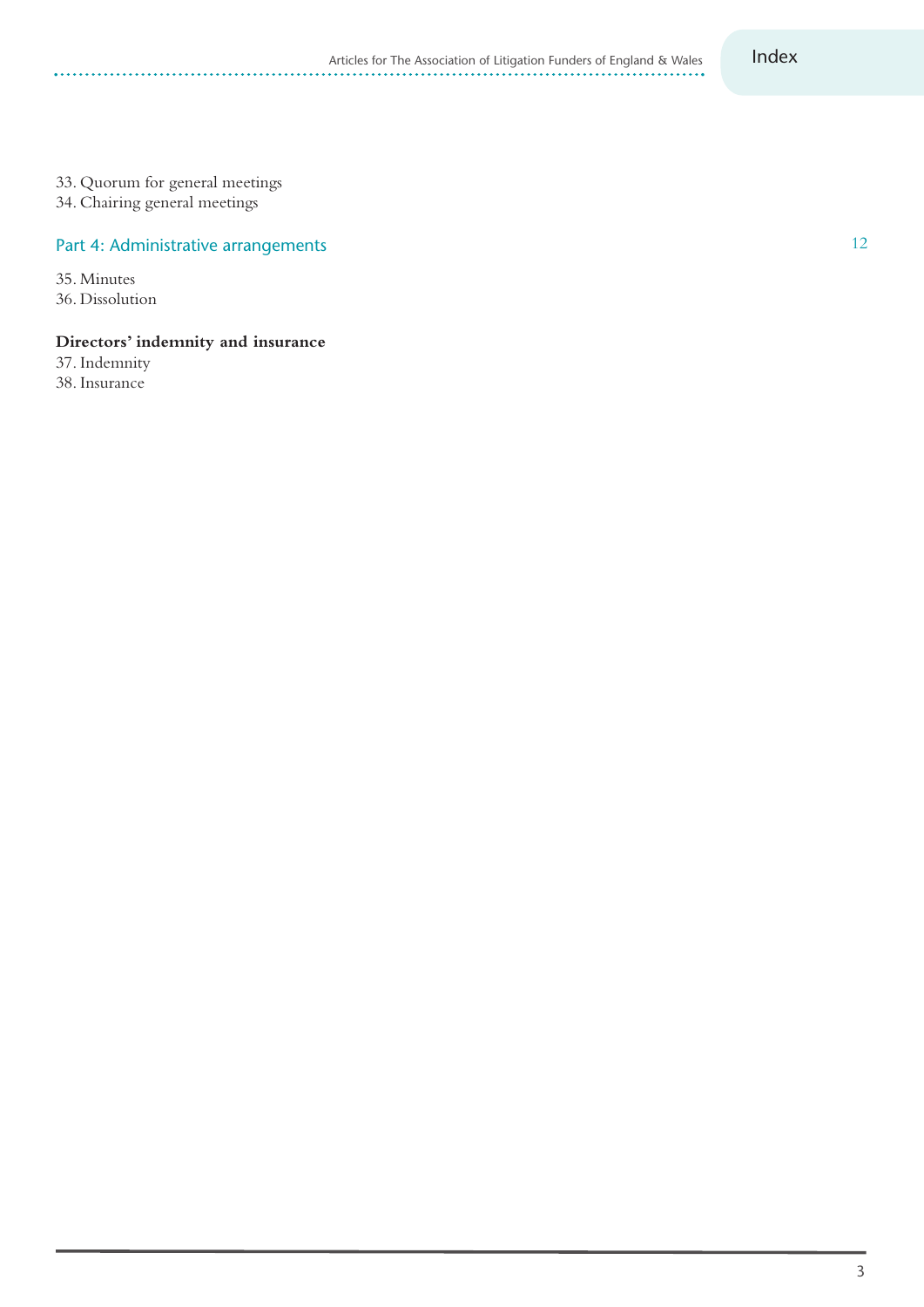## 1. Interpretation, objects, powers, application of income and limitation of liability

## Defined terms

#### **1. In the articles, unless the context requires otherwise:**

"application fee" means the fee payable on application for membership of the company;

"articles" means the company's articles of association;

"bankruptcy" includes individual insolvency proceedings in a jurisdiction other than England andWales or Northern Ireland which have an effect similar to that of bankruptcy;

"chairman" has the meaning given in article [15];

"chairman of the meeting" has the meaning given in article[34];

"Code of Conduct for Litigation Funders" means the prevailing code of the same name, as varied from time to time.

"Companies Acts" means the Companies Acts (as defined in section 2 of the Companies Act 2006), in so far as they apply to the company;

"company" means the Association of Litigation Funders of England andWales;

"director" means a director of the company, and includes any person occupying the position of director, by whatever name called;

"document" includes, unless otherwise specified,any document sent or supplied in electronic form;

"electronic form" has the meaning given in section 1168 of the Companies Act 2006;

"funder" has the meaning given in the Code of Conduct for Litigation Funders and "funding", "funded" and any derivative thereof shall be construed accordingly;

"member" has the meaning given in section 112 of the Companies Act 2006;

"membership fee" means the fee payable upon becoming a member of the company;

"officer" has the meaning given in article [21];

"ordinary resolution" has the meaning given in section 282 of the Companies Act 2006;

"participate", in relation to a directors' meeting, has the meaning given in article [13];

"special resolution" has the meaning given in section 283 of the Companies Act 2006;

"subsidiary" has the meaning given in section 1159 of the Companies Act 2006; and

"writing" means the representation or reproduction of words, symbols or other information in a visible form by any method or combination of methods, whether sent or supplied in electronic form or otherwise.

**Unless the context otherwise requires, other words or expressions contained in these articles bear the same meaning as in the Companies Act 2006 as in force on the date when these articles become binding on the company.**

#### **Objects**

2.The objects of the company are:

- (a) the promotion of best practice in litigation funding, including by seeking adherence to the Code of Conduct for Litigation Funders; and
- (b) improving the understanding of the uses and applications of litigation funding by providing education, training and information on litigation funding.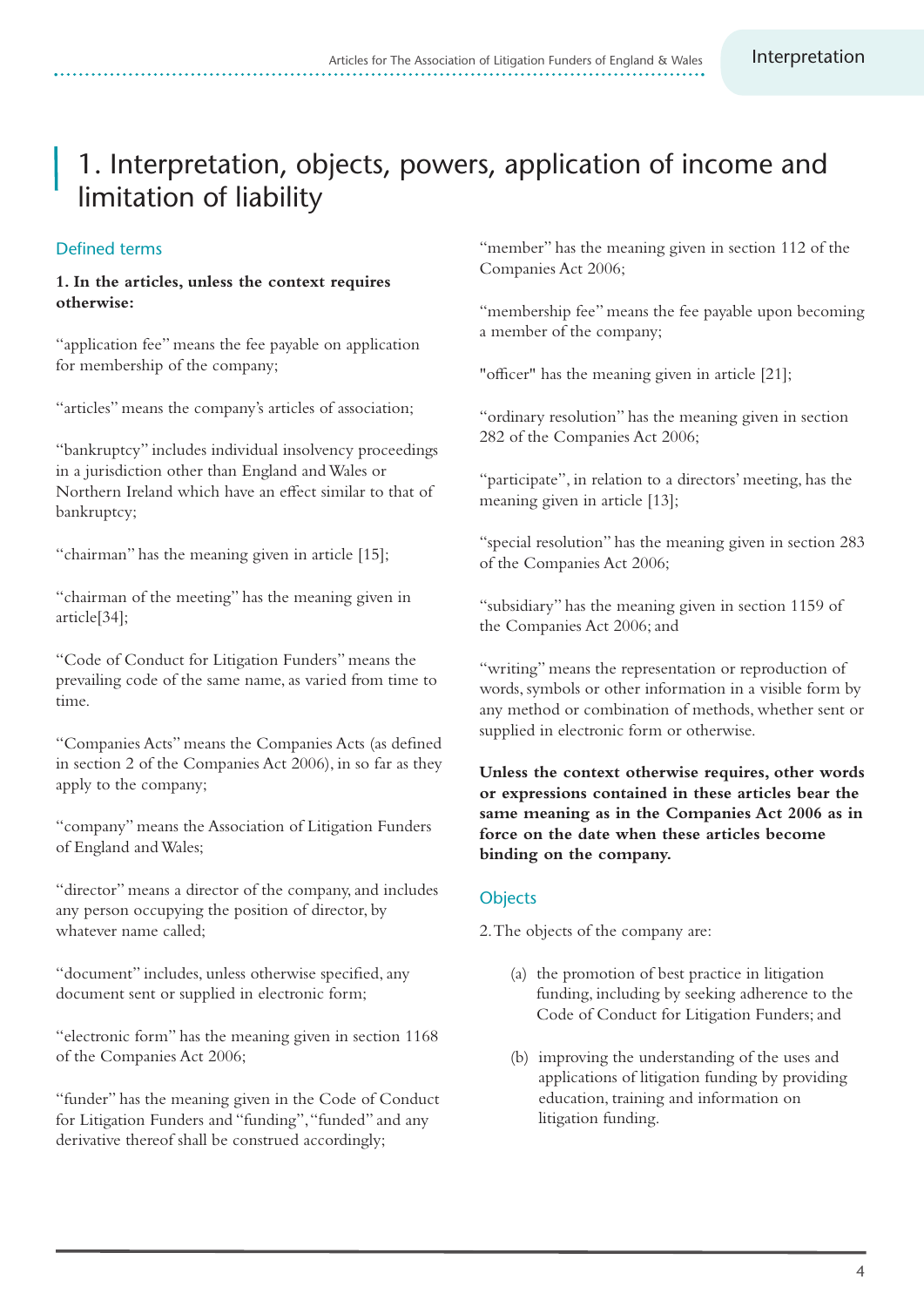#### Powers

3.The company has the power to do anything which is calculated to further its objects or is conducive or incidental to doing so.

## Application of income

4. (1)The income and property of the company shall be applied toward the promotion of the objects.

- (2) A director may :
	- (a) in accordance with articles 25, be reimbursed from the property of the company or pay out of such property reasonable expenses properly incurred by him or her when acting on behalf of the company;
	- (b) benefit from insurance in accordance with article 38;
	- (c) receive an indemnity from the company in the circumstances set out in article 37;and
	- (d) receive remuneration in accordance with article 24.

(3) None of the income or property of the company may be paid or transferred directly or indirectly by way of dividend, return of capital or otherwise by way of profit to any member of the company.This does not prevent a member from receiving reasonable and proper remuneration for any goods or services supplied to the company.

## Liability of members

5. The liability of each member is limited to  $\mathcal{L}$ 1, being the amount that each member undertakes to contribute to the assets of the company in the event of its being wound up while he is a member or within one year after he ceases to be a member, for—

- (a) payment of the company's debts and liabilities contracted before he ceases to be a member,
- (b) payment of the costs, charges and expenses of winding up, and
- (c) adjustment of the rights of the contributories among themselves.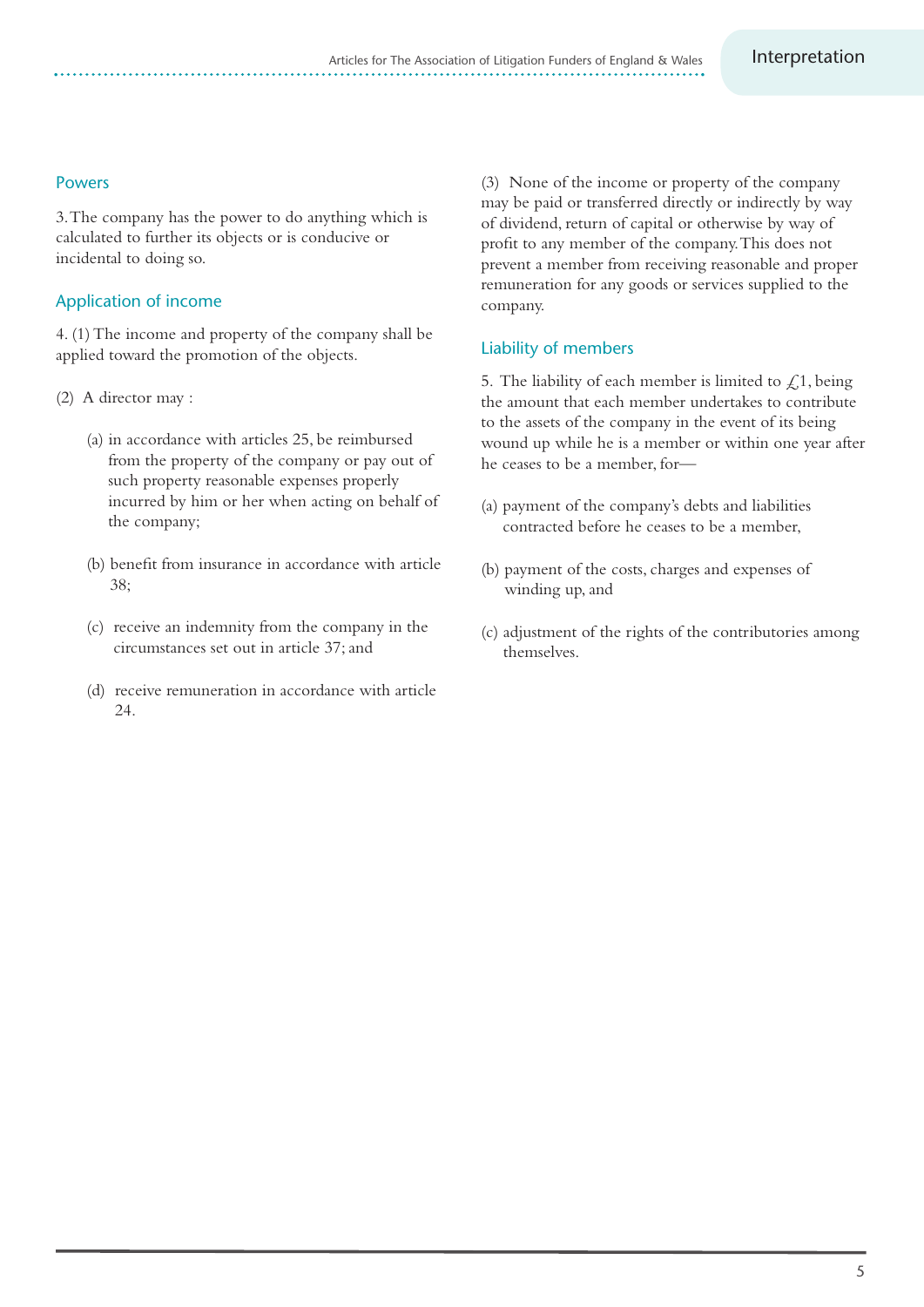## Part 2: Directors

#### Directors' powers and responsibilities

#### Directors' general authority

6. Subject to the articles, the directors are responsible for the management of the company's business, for which purpose they may exercise all the powers of the company.

#### Directors may delegate

7. (1) Subject to the articles, the directors may delegate any of the powers which are conferred on them under the articles—

- (a) to such person or committee;
- (b) by such means (including by power of attorney);
- (c) to such an extent;
- (d) in relation to such matters or territories;and
- (e) on such terms and conditions;

as they think fit.

(2) If the directors so specify,any such delegation may authorise further delegation of the directors' powers by any person to whom they are delegated.

(3)The directors may revoke any delegation in whole or part, or alter its terms and conditions.

## Committees

8. (1) Committees to which the directors delegate any of their powers must follow procedures which are based as far as they are applicable on those provisions of the articles which govern the taking of decisions by directors.

(2)The directors may make rules of procedure for all or any committees, which prevail over rules derived from the articles if they are not consistent with them.

#### Decision-making by directors

#### Directors to take decisions collectively

9. (1)The general rule about decision-making by directors is that any decision of the directors must be either a majority decision at a meeting or a decision taken in accordance with article 7, save that proposed amendments to the Code of Conduct for Litigation Funders must be made by a two-thirds majority of members at an annual general meeting or extraordinary general meeting.

(2) If:

- (a) the company only has one director,and
- (b) no provision of the articles requires it to have more than one director,

the general rule does not apply, and the director may take decisions without regard to any of the provisions of the articles relating to directors' decision-making.

#### Unanimous decisions

10. (1) A decision of the directors is taken in accordance with this article when all eligible directors indicate to each other by any means that they share a common view on a matter.

(2) Such a decision may take the form of a resolution in writing, copies of which have been signed by each eligible director or to which each eligible director has otherwise indicated agreement in writing.

(3) References in this article to eligible directors are to directors who would have been entitled to vote on the matter had it been proposed as a resolution at a directors' meeting.

(4) A decision may not be taken in accordance with this article if the eligible directors would not have formed a quorum at such a meeting.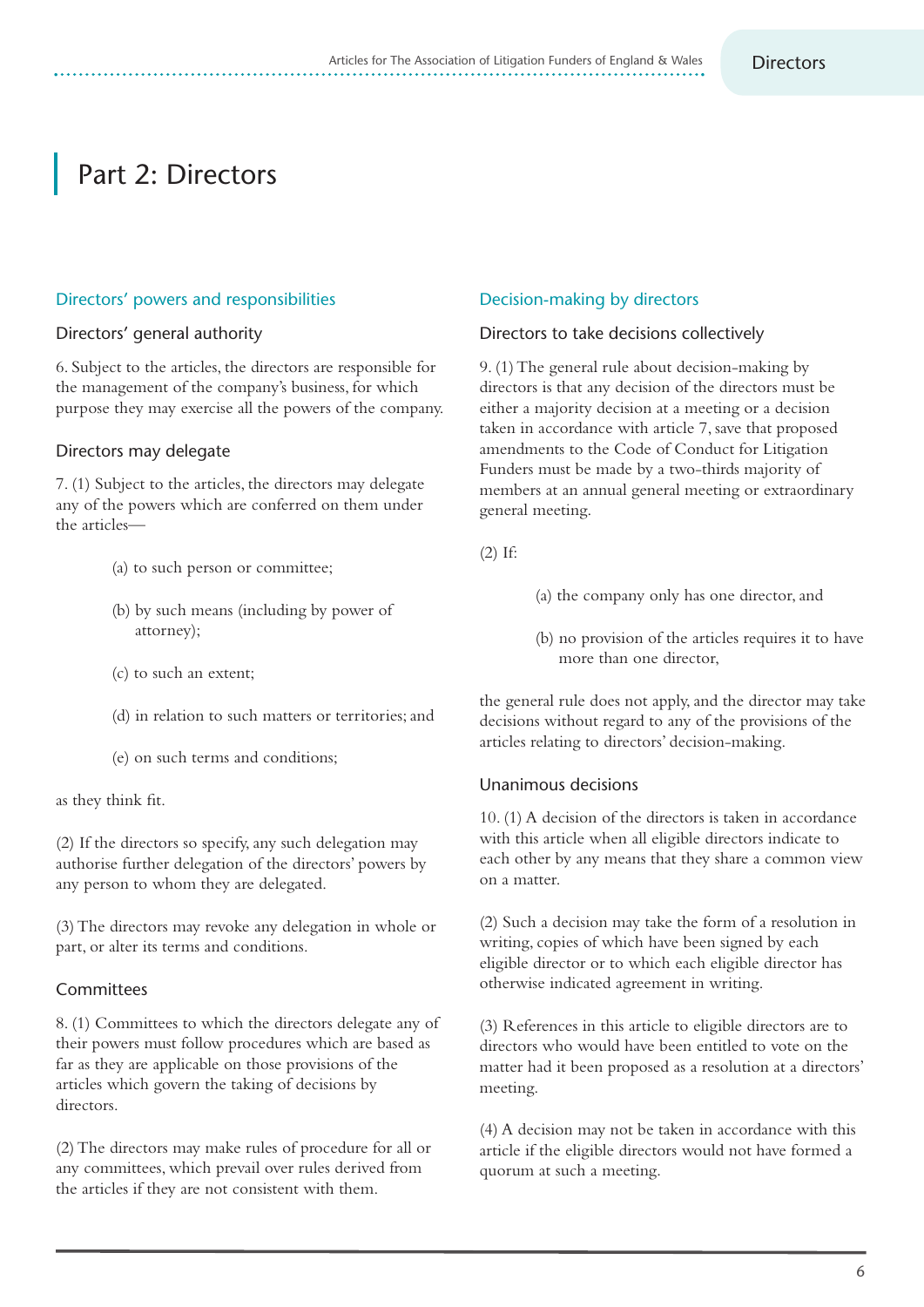## Frequency of directors' meetings

11.A meeting of directors shall take place not less than twice in each calendar year.

## Calling a directors' meeting

12. (1) Any director may call a directors' meeting by giving 21 days' notice of the meeting to the directors or by authorising the company secretary (if any) to give such notice.

(2) Notice of any directors' meeting must indicate:

- (a) its proposed date and time;
- (b) where it is to take place;and
- (c) if it is anticipated that directors participating in the meeting will not be in the same place, how it is proposed that they should communicate with each other during the meeting.

(3) Notice of a directors' meeting must be given to each director, but need not be in writing.

(4) Notice of a directors' meeting need not be given to directors who waive their entitlement to notice of that meeting, by giving notice to that effect to the company not more than 7 days after the date on which the meeting is held.Where such notice is given after the meeting has been held, that does not affect the validity of the meeting, or of any business conducted at it.

(5) Each director consents to the use of the following means of communication for calling or holding a directors' meeting:

- (a) video;
- (b) telephone;
- (c) electronic mail; or
- (d) any other technology (or combination thereof) that permits each director to communicate with every other director in attendance.

#### Participation in directors' meetings

13. (1) Subject to the articles, directors participate in a directors' meeting, or part of a directors' meeting, when:

- (a) the meeting has been called and takes place in accordance with the articles, and
- (b) they can each communicate to the others any information or opinions they have on any particular item of the business of the meeting.

(2) In determining whether directors are participating in a directors' meeting, it is irrelevant where any director is or how they communicate with each other.

(3) If all the directors participating in a meeting are not in the same place, they may decide that the meeting is to be treated as taking place wherever any of them is.

#### Quorum for directors' meetings

14. (1) At a directors' meeting, unless a quorum is participating, no proposal is to be voted on, except a proposal to call another meeting.

(2)The quorum for directors' meetings shall be at least three directors, save under clause 30 (4) where the quorum shall be the board of directors.

(3) If the total number of directors for the time being is less than the quorum required, the directors must not take any decision other than a decision:

- (a) to appoint further directors, or
- (b) to call a general meeting so as to enable the members to appoint further directors.

## Chairing of directors' meetings

15. (1)The directors shall appoint a director to chair their meetings.

(2)The person so appointed for the time being is known as the chairman.

(3)The directors may terminate the chairman's appointment at any time.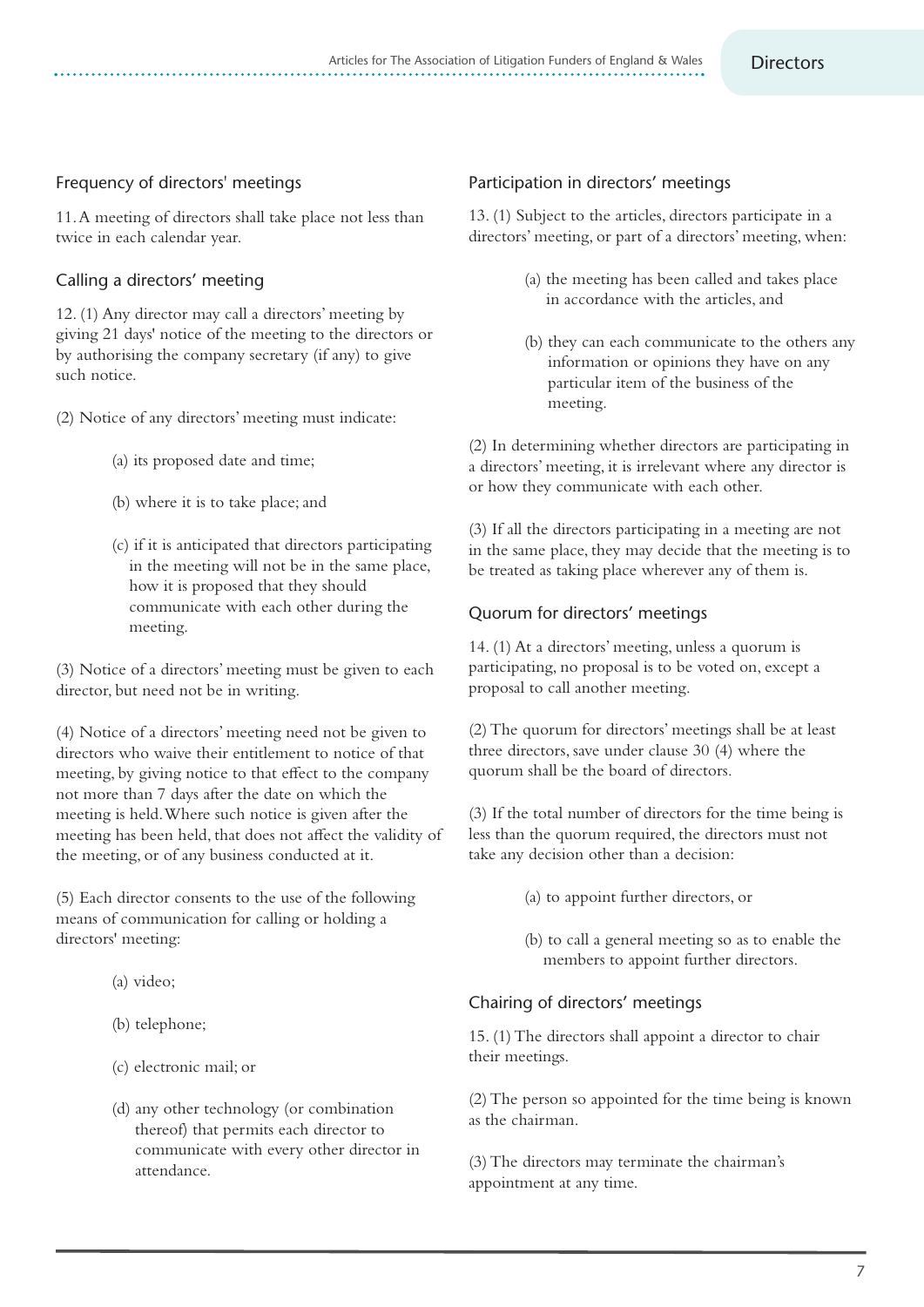(4) If the chairman is not participating in a directors' meeting within ten minutes of the time at which it was to start, the participating directors must appoint one of themselves to chair it.

## Casting vote

16. (1) If the numbers of votes for and against a proposal are equal, the chairman or other director chairing the meeting has a casting vote.

(2) But this does not apply if, in accordance with the articles, the chairman or other director is not to be counted as participating in the decision-making process for quorum or voting purposes.

## Conflicts of interest

17. If a proposed decision of the directors is concerned with an actual or proposed transaction or arrangement with the company in which a director is interested, that director must declare such interest to the participating directors.

#### Records of decisions to be kept

18.The directors must ensure that the company keeps a record, in writing, for at least 10 years from the date of the decision recorded, of every unanimous or majority decision taken by the directors.

## Directors' discretion to make further rules

19. Subject to the articles, the directors may make any rule which they think fit about how they take decisions, and about how such rules are to be recorded or communicated to directors.

## Appointment of directors

## Methods of appointing directors

20. (1) Any person who is willing to act as a director,and is permitted by law to do so, may be appointed to be a director by a decision of the directors.

## Officers of the Company

21.The company will have three officers appointed either by ordinary resolution or by a decision of the directors, being:

(a) the chairman;

- (b) the secretary;and
- (c) the treasurer.

#### Composition of the board of directors

22.The board of directors shall consist of:

- (a) the officers;and
- (b) two members appointed as directors by resolution.

save for the first 12 months following incorporation of the company, during which the board may consist of only the officers.

#### Termination of director's appointment

23.A person ceases to be a director as soon as:

- (a) that person ceases to be a director by virtue of any provision of the Companies Act 2006 or is prohibited from being a director by law;
- (b) a bankruptcy order is made against that person;
- (c) a composition is made with that person's creditors generally in satisfaction of that person's debts;
- (d) that person ceases to be a member of the company;
- (e) a registered medical practitioner who is treating that person gives a written opinion to the company stating that that person has become physically or mentally incapable of acting as a director and may remain so for more than three months;
- (f) by reason of that person's mental health,a court makes an order which wholly or partly prevents that person from personally exercising any powers or rights which that person would otherwise have; or
- (g) notification is received by the company from the director that the director is resigning from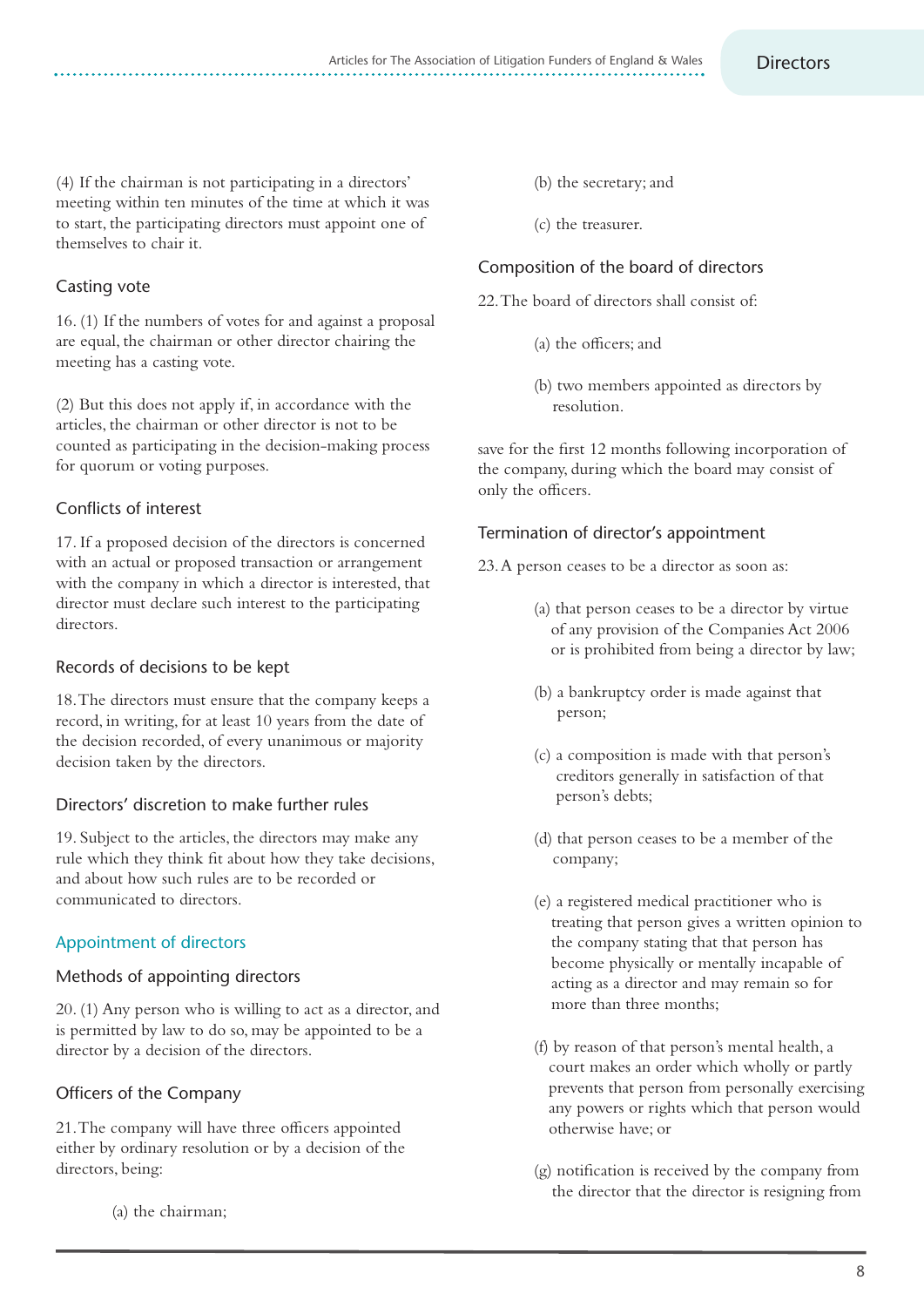office,and such resignation has taken effect in accordance with its terms.

#### Directors' remuneration

24. (1) Directors may undertake any services for the company that the directors decide.

(2) Directors are entitled to such remuneration as the members may determine at a general meeting:

- (a) for their services to the company as directors, and
- (b) for any other service which they undertake for the company.
- (3) Subject to the articles, a director's remuneration may:
	- (a) take any form,and
	- (b) include any arrangements in connection with the payment of a pension, allowance or gratuity, or any death, sickness or disability benefits, to or in respect of that director.

(4) Unless the directors decide otherwise, directors' remuneration accrues from day to day.

(5) Unless the directors decide otherwise, directors are not accountable to the company for any remuneration which they receive as directors or other officers or employees of the company's subsidiaries or of any other body corporate in which the company is interested.

#### Directors' expenses

25.The company may pay any reasonable expenses which the directors properly incur in connection with their attendance at:

- (a) meetings of directors or committees of directors.
- (b) general meetings, or
- (c) separate meetings of the holders of debentures of the company,

or otherwise in connection with the exercise of their powers and the discharge of their responsibilities in relation to the company.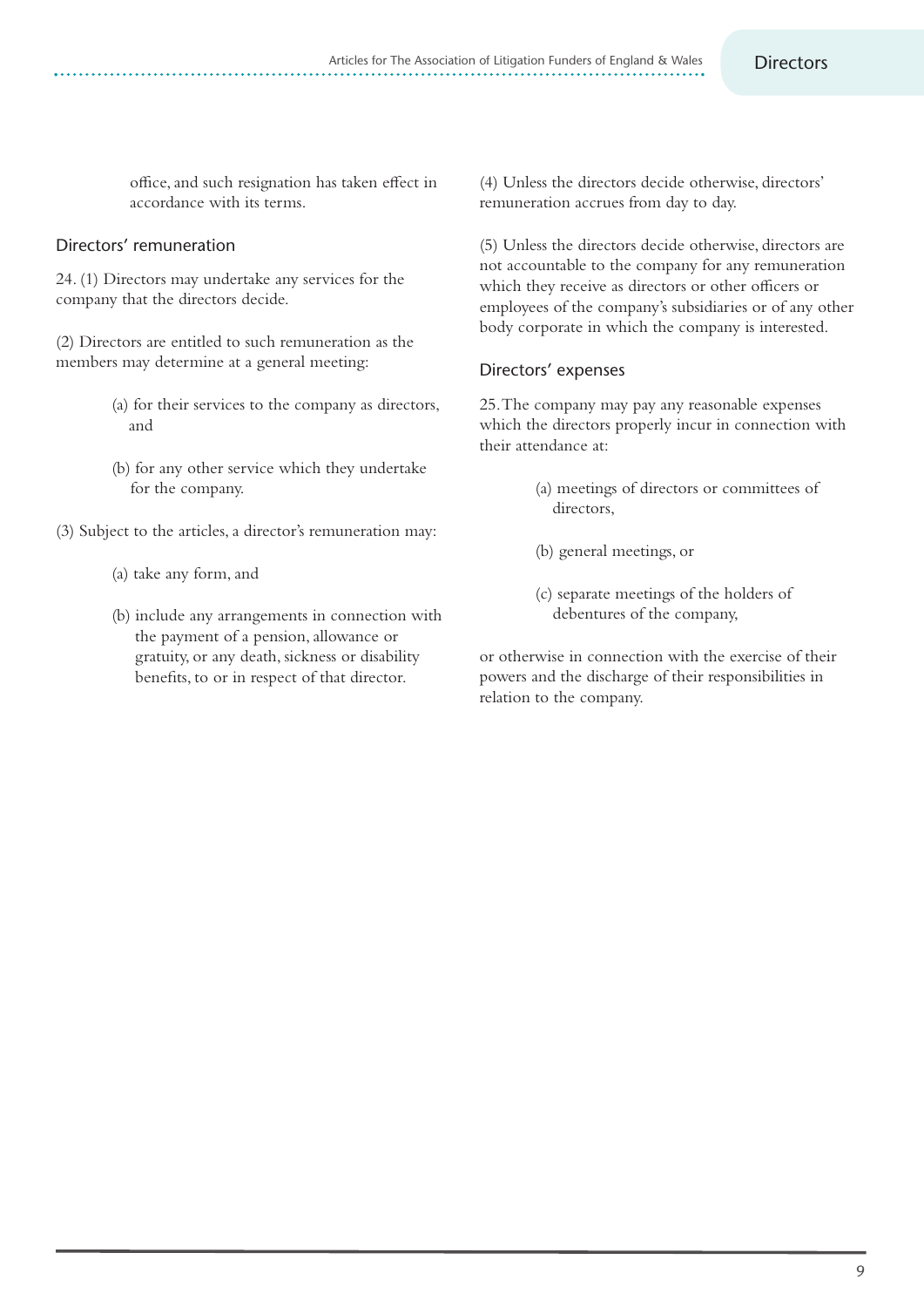# 3: Members

## Becoming and ceasing to be a member

## Eligibility for membership

26. (1) Membership of the company shall be open to persons or entities that:

- (a) are funders within the meaning of the prevailing Code of Conduct for Litigation Funders, as varied from time to time;
- (b) have previously funded or at the time of application for membership are funding disputes within England and Wales; and
- (c) can demonstrate to the directors' satisfaction their compliance with the prevailing Code of Conduct for Litigation Funders, as varied from time to time
- (d) are not statutorily regulated in respect of their litigation funding activities.

(2) Any question of eligibility for membership shall be determined by the directors.

## Applications for membership and annual subscription

27. (1) No person shall become a member of the company unless:

- (a) that person has submitted a completed application for membership in a form approved by the directors together with the application fee;
- (b) the directors have approved the application; and
- (c) the membership fee has been paid.

(2) Each member and associate member shall pay annually a subscription to the company. Such payment shall be made within 28 days of the subscription being requested by the company.

(3)The application fee, membership fee and level of subscription shall be fixed, from time to time, by the directors, who may in their absolute discretion raise, lower or waive such fees or subscription.

## Register of members

28. (1)The secretary shall maintain a list of names and addresses of all members, which may be inspected on reasonable notice by any member.

(2)The secretary may keep such list on any medium as is deemed convenient, whether in soft or hard copy, and each of the present and past members shall be deemed to have given consent to their details being so kept unless they have given written notice to the contrary to the secretary.

## Representatives

29. (1) Any member that is not a natural person may by written notice to the secretary:

- (a) appoint a natural person to act as its representative in all matters connected with the business of the company; and
- (b) remove a representative.
- (2) A representative is entitled to:
	- (a) exercise at a general meeting all the powers to which the appointing member would be entitled if it were a natural person;
	- (b) stand for election as a director;and
	- (c) be counted towards a quorum on the basis that the member is to be considered personally present at a general meeting or directors' meeting by its representative.

## Termination of membership

30. (1) A member may withdraw from membership of the company by giving 7 days' notice to the company in writing.

(2) Membership is not transferable.

(3) A person's membership terminates when that person dies or ceases to exist.

(4) A person's membership may be terminated by the directors if they determine at a meeting of the board of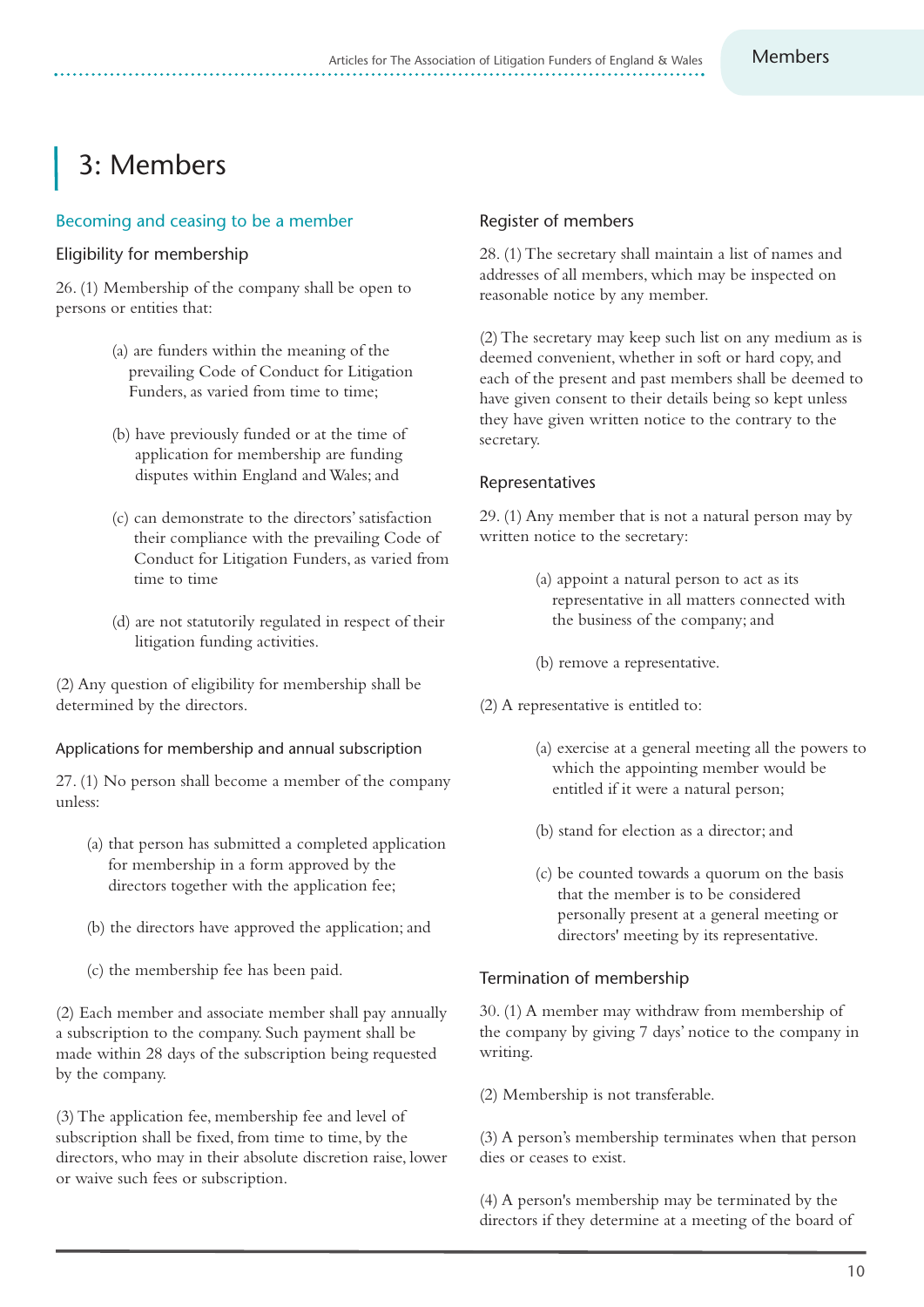directors,at their discretion in accordance with clause 9 hereof, that that person has:

- (a) ceased to be eligible for membership; or
- (b) failed to comply with the prevailing Code of Conduct of Litigation Funders or other rules of the company as have been notified to members from time to time; or
- (c) engaged in any conduct likely to bring the company into disrepute; or
- (d) failed to pay to the company the annual subscription for 30 days after it becomes due, has received from the secretary notice of the fact, and has still failed to pay the subscription fee after 21 days from the date of that notice.

(5) A person's membership shall not be terminated by the directors unless at least 21 days' notice has been given to that person of:

- (a) the directors' meeting at which the question of expulsion of that person shall be considered; and
- (b) the reason for the proposed expulsion.

(6) If a person's membership is terminated by the directors, the secretary shall as soon as practicable give written notice of that decision to the expelled member.

(7)When a member is expelled, the secretary shall strike that person's name off the register of members.

## Organisation of general meetings

## Annual general meetings

31. (1) An annual general meeting of the company shall be held once in each calendar year on such day and time and at such place as the directors shall determine.

(2) At least 28 calendar days' notice of an annual general meeting shall be given to all members by the secretary.

(3)The venue of an annual meeting shall be in London, unless otherwise determined by the chairman.

(4) Any member wishing to raise any matter at the annual general meeting shall give notice in writing thereof to the secretary no later than 21 calendar days before the date on which the meeting is to take place. (5)The chairman of the meeting may permit other persons who are not members of the company to attend and speak at a general meeting.

#### Extraordinary general meetings

32. (1) An extraordinary general meeting can be called by any two directors or members. At least 21 calendar days' notice of an extraordinary meeting shall be given to all members by the secretary specifying:

- (a) the place, date and time of the meeting; and
- (b) the matters to be dealt with at the meeting.

(2)The venue of an extraordinary meeting shall be in London, unless otherwise determined by the chairman.

(3) Any member wishing to raise any matter at the annual general meeting shall give notice in writing thereof to the secretary no later than 21 calendar days before the date on which the meeting is to take place.

(4)The chairman of the meeting may permit other persons who are not members of the company to attend and speak at a general meeting.

## Quorum for general meetings

33. No business other than the appointment of the chairman of the meeting is to be transacted at a general meeting if the persons attending it do not constitute a quorum.

## Chairing general meetings

34. (1) If the directors have appointed a chairman, the chairman shall chair general meetings if present and willing to do so.

(2) If the directors have not appointed a chairman, or if the chairman is unwilling to chair the meeting or is not present within ten minutes of the time at which a meeting was due to start:

(a) the directors present, or

(b) (if no directors are present), the meeting, must appoint a director or member to chair the meeting, and the appointment of the chairman of the meeting must be the first business of the meeting.

(3)The person chairing a meeting in accordance with this article is referred to as "the chairman of the meeting".